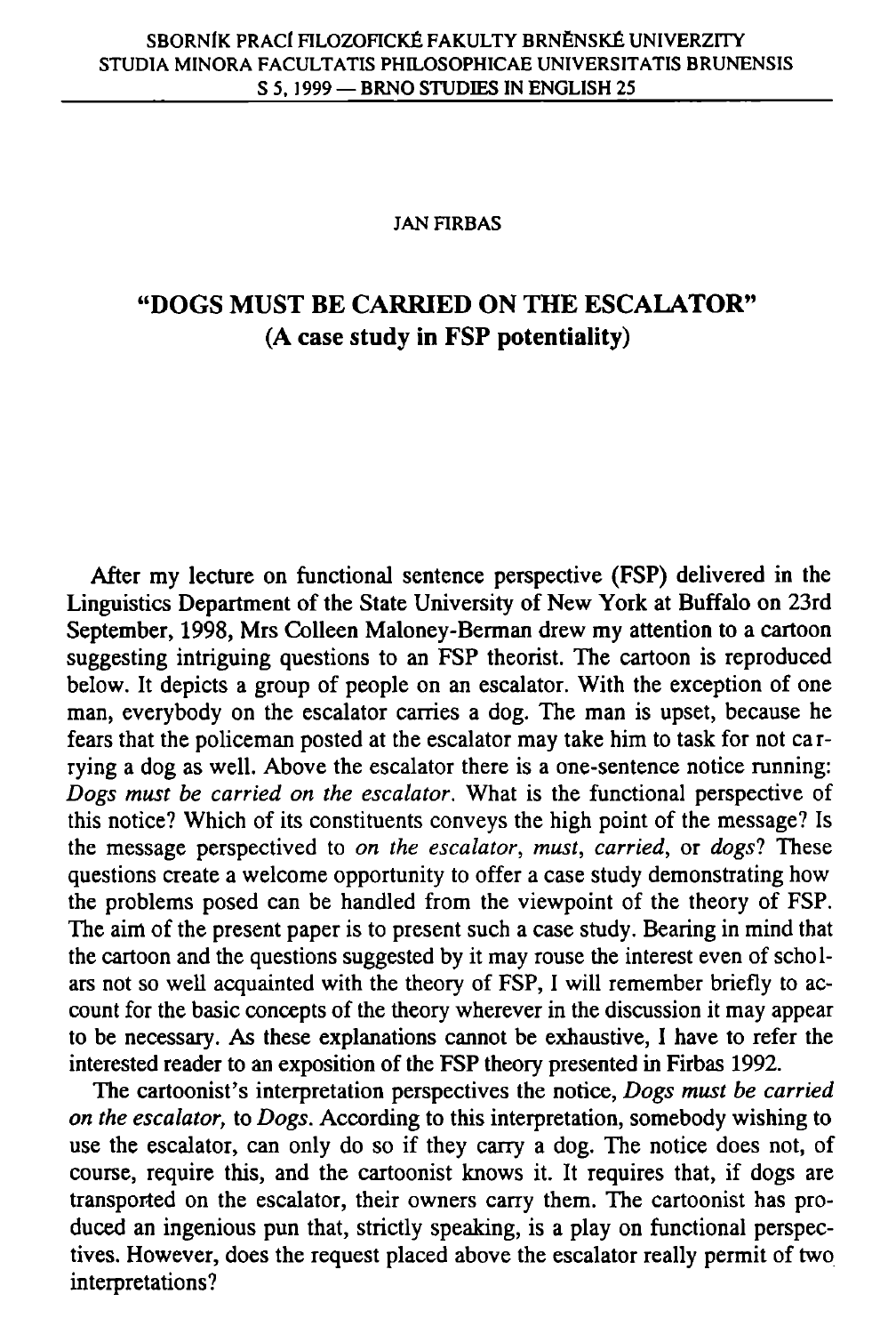

**Getting Caught on the Escalator Without a Dog** 

**I** 

One of the chief concerns of the FSP theory is to account for the different conditions under which one and the same (semantic and syntactic) sentence structure can function in different perspectives. Let me just recall that FSP is determined by an interplay of factors reflected by an interplay of signals they yield. There are four such factors. Three operate in an interplay both in written and in spoken language, the fourth joining them in this interplay in spoken language. They are the contextual factor, the semantic factor, the factor of linear modification and—in spoken language—intonation. In order to account for a perspective of a sentence, these factors and the signals they yield must be taken into account. (For a detailed discussion of the interplay, see Firbas 1992.)

Accounting for the application of the sentence structure examined, *Dogs must be carried on the escalator,* let me first pay attention to the operation of the contextual factor, which plays the dominant role in the interplay. The signals it yields are the actual ("tangible") presence of a piece of information in the immediately relevant context (verbal and/or situational)' and its re-expression in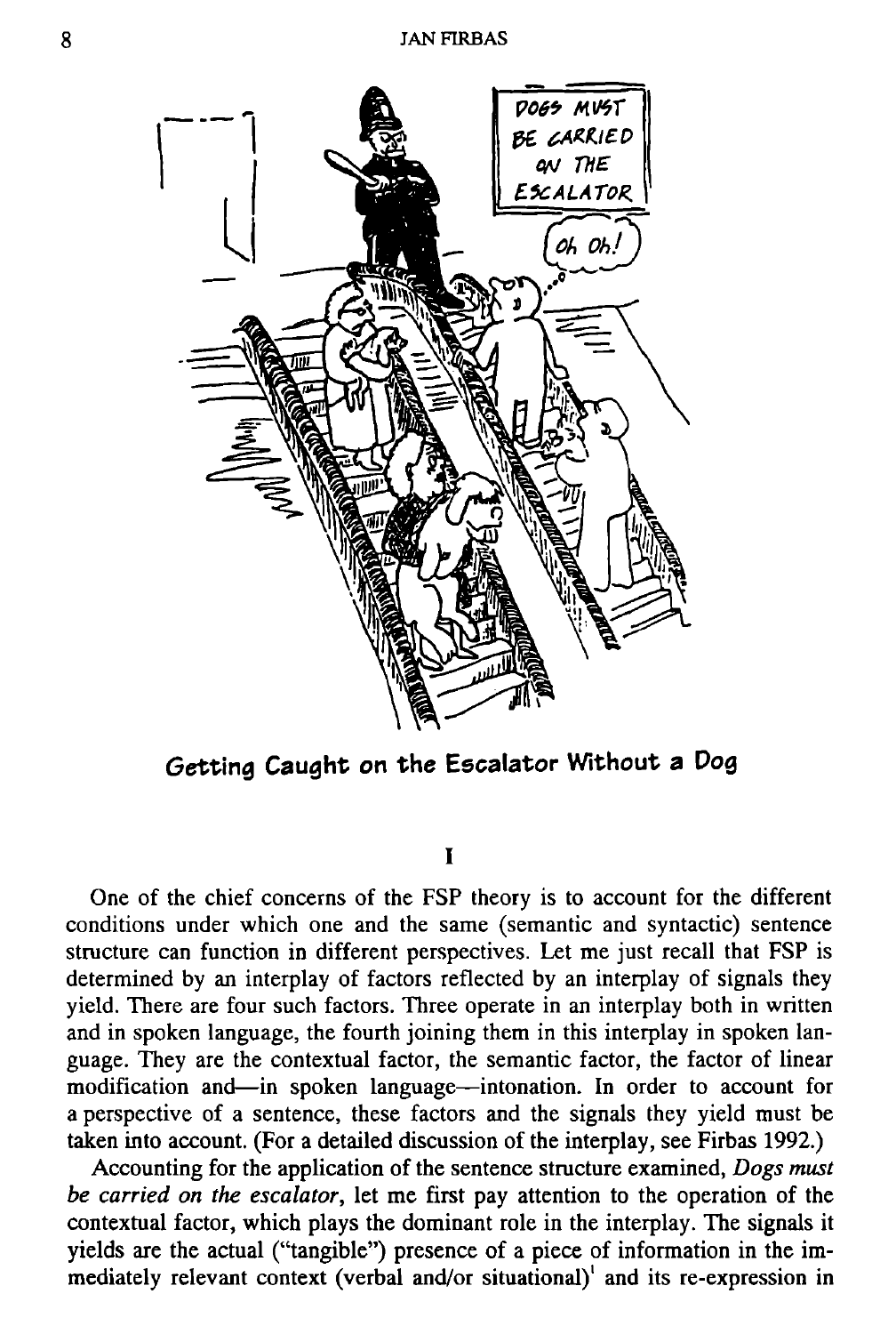the sentence produced and/or perceived. In the sentence structure examined such a piece of information is conveyed by the adverbial *on the escalator.* The piece of information conveyed by it is retrievable from the immediately relevant situational context and in this narrow sense of the word context-dependent. In regard to the development of the communication, a context-dependent element contributes less to the further development of the communication than an element that is context-independent, i.e. conveying information absent, and therefore irretrievable, from the immediately relevant context. It follows that the sentence structure examined cannot be perspectived to *on the escalator.* Let me note that an element becomes context-dependent irrespective of sentence position and irrespective of the character of its semantic content and the character of the semantic relations (pattern) into which it enters. This is due to the hierarchical superiority of the contextual factor to the other factors.

It must be decided whether *Dogs* and *carried* convey retrievable or irretrievable information. The pieces of information they convey are irretrievable from the immediately verbal context. There is no such context. They are not retrievable from the immediately relevant situational context either. It must be borne in mind that the request expressed by the notice has general validity. The notice stays in its place all day no matter whether the escalator is used by people with dogs or without them. Seen in this light, the pieces of information conveyed by *Dogs* and *carried* are to be regarded as irretrievable from the immediately relevant situational context.

It remains to decide whether the sentence structure, *Dogs must be carried on the escalator,* is perspectived to *Dogs* or *carried.* Before I offer an answer, let me recall some relevant conclusions arrived at by FSP enquiries. The contextual conditions under which a sentence structure operates in the act of communication are of primary importance. For instance, the most natural contextual application of the sentence structure *A dog appeared on the escalator,* consisting of a subject, a predicative verb and an adverbial, fulfils conditions that can be worded as follows: the subject is context-independent; the verb is contextindependent and expresses appearance or existence on the scene explicitly or with sufficient implicitness; and the adverbial is context-dependent and expresses the scene or some background information co-setting the scene. If these conditions are fulfilled, the following functional perspective results. Whereas the adverbial setting the scene, *on the escalator,* contributes least to the development of the communication, the subject expressing the phenomenon appearing on the scene, *A dog,* contributes most to it. The verb, *appeared,* ranks between them. By expressing appearance or existence on the scene it introduces the phenomenon that is to be presented on it. It follows that it is the subject, *A dog,* which conveys the high point of the message and to which in consequence the sentence is perspectived. Under the conditions stipulated, the following sentence structures can serve as further illustrative examples: *Dogs appeared on the escalator, A little pack of greyhounds appeared on the escalator, A dog found itself on the escalator, Dogs were seen on the escalator, Ein Hund erschien auf der Rolltreppe, Auf der Rolltrepe erschien ein Hund, Auf der Roll-*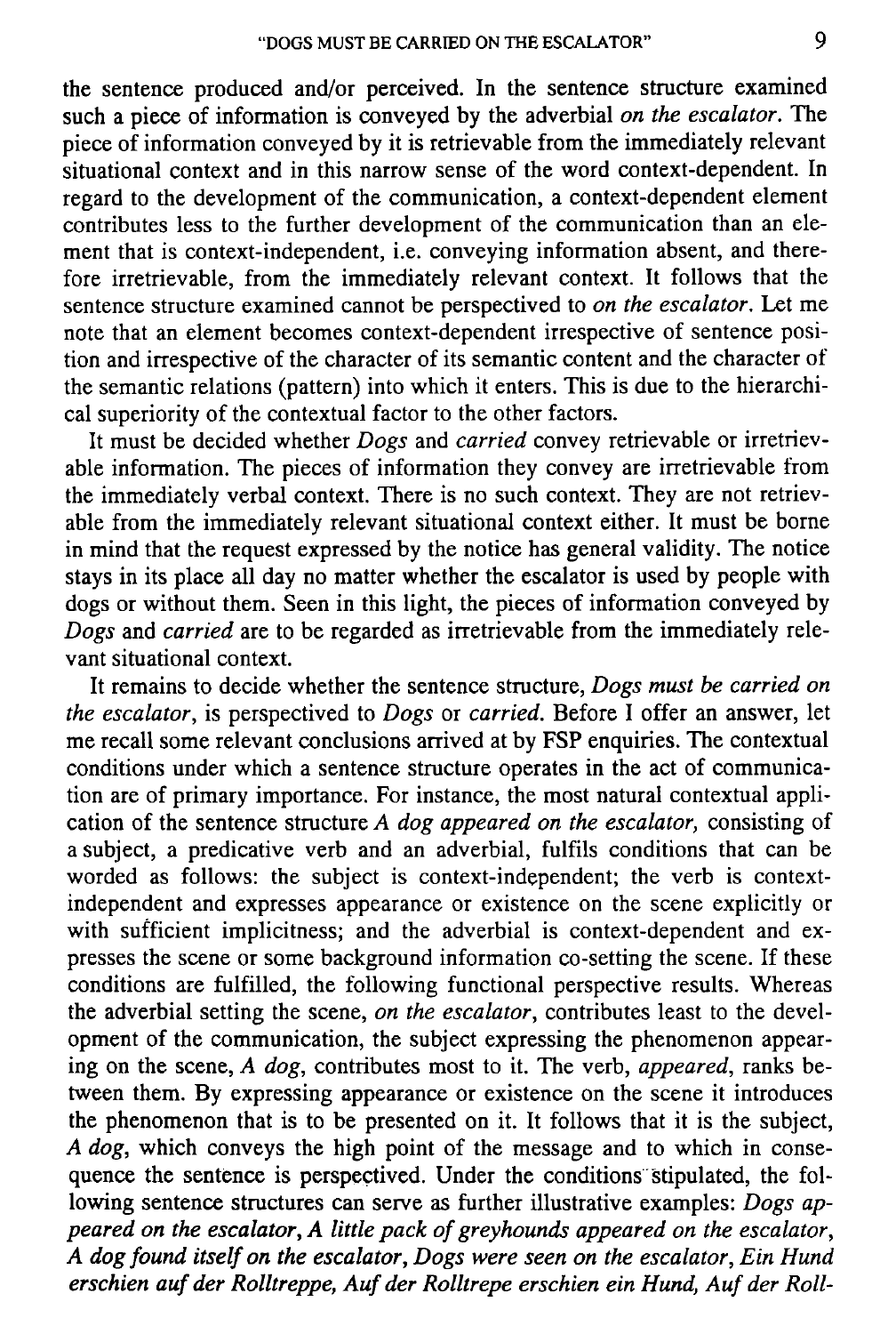### **10 JAN FIRBAS**

*treppe ist ein Hund erschienen, Ein Hund befand sich auf der Rolltreppe, Auf der Rolltreppe befand sich ein Hund, Auf der Rolltreppe wurde ein Hund gesehen, Ein Hund wurde auf der Rolltreppe gesehen.* 

In spite of different word orders, the functional perspective remains the same. This is due to the operation of the contextual factor and that of the semantic factor. The context-dependent adverbial conveys least to the development of communication irrespective of sentence position. Owing to the semantic character of the verb and the character of the semantic pattern in which it occurs, the context-independent verb contributes less to the further development of the communication irrespective of whether it precedes or follows the contextindependent subject. Likewise a context-independent verbal notional component contributes more, and an auxiliary less, towards the further development of the communication; cp., *Auf der Rolltreppe ist ein Hund erschienen* and *Ein Hund befand sich auf der Rolltreppe* vs. *[Ich wufite nicht,] daft auf der Rolltreppe ein Hund erschienen ist* and *[Ich wufite nicht,] daft sich ein Hund auf der Rolltreppe*  **befunden hat.** The example sentences illustrate the capability of the contextual and the semantic factors to operate counter to linear modification. It is only when unhampered by these two factors that linear modification can fully assert itself. It is only then that through the successive positioning of the elements in the actual linear arrangement it can signal a gradual increase in the extent to which the elements contribute towards the further development of the communication. (Cf. Bolingers's observation—1952.1125—that "gradation of position creates gradation of meaning when there are no interfering factors".) If in the following sentences only the subjects are context-dependent, the sentences illustrate the operation of linear modification unhampered by the contextual and the semantic factors: *The dogs/They appeared on the escalator, The little pack of greyhounds/It appeared on the escalator, The dogs/They were seen on the escalator, Der Hund/Er erschien auf der Rolltreppe.* The subject cannot convey the high point of the message, because the information it conveys is contextdependent. It is the context-independent location of the dog(s) that completes the development of the communication. The preceding comments and examples illustrate the hierarchical relationship of the FSP factors spoken about. The contextual factor plays the dominant role. As for the relationship between the semantic factor and linear modification, the former is hierarchically superior to the latter. Within the context-independent section of the sentence, the semantic factor either permits or does not permit linear modification fully to assert itself.

It is important to note that under the above stipulated conditions the indefinite article undoubtedly signals irretrievability. As an FSP signal, however, it does not operate on its own. Owing to the operation of the contextual factor, it can accompany a noun conveying retrievable information. For instance, in the sentence string that follows, it is only in the first sentence that the zero variant of the indefinite article, accompanying *dogs,* is linked with context-independent information: *There were dogs on the escalator. In fact, dogs were on the platforms, dogs were on the trains, dogs were everywhere.* With due alterations, the same can be said about the definite article. It can effectively co-signal retriev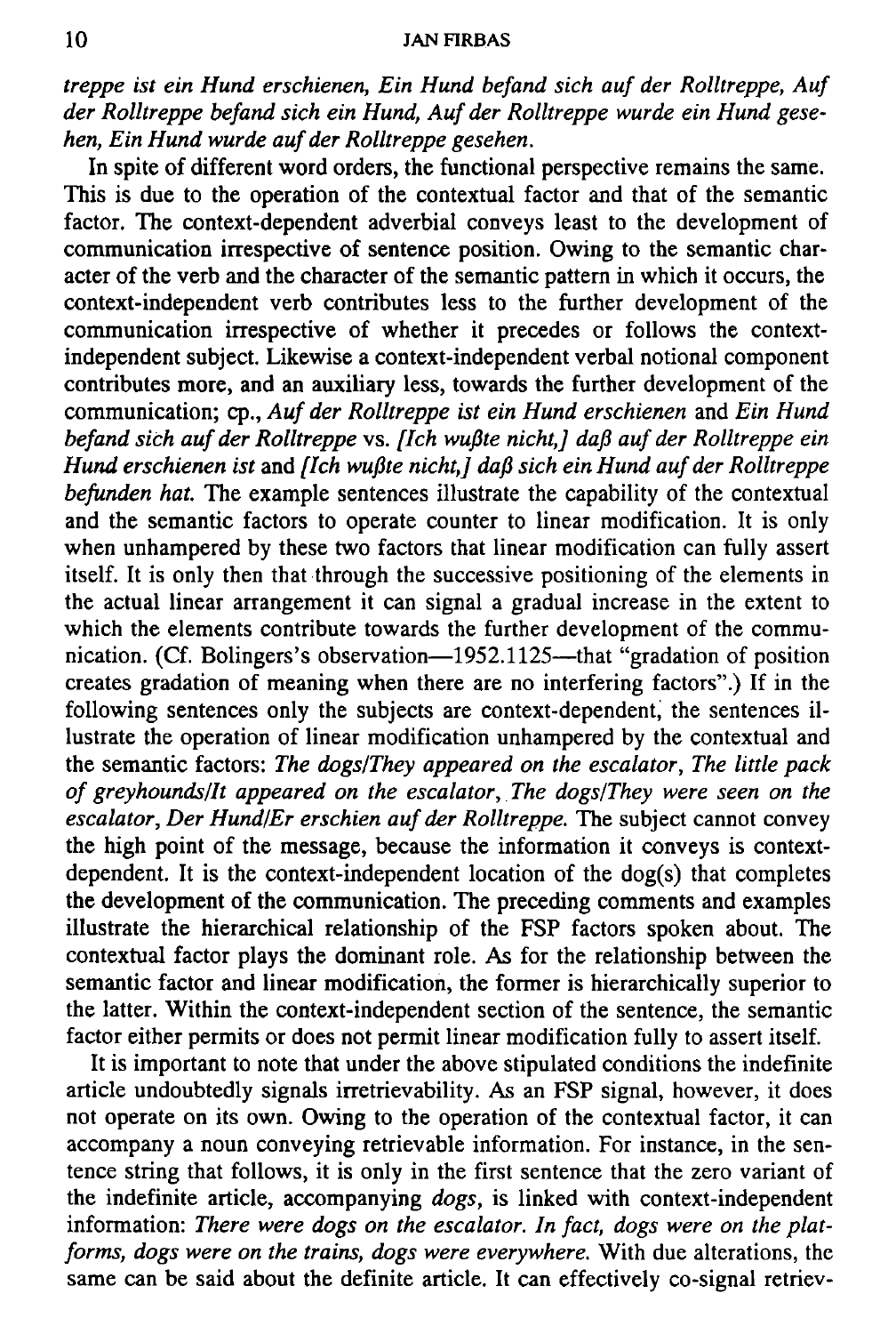ability, but like the indefinite article, it does not operate on it own. For instance, in the sentence string adduced below, the definite article is prevented from signalling retrievability: *We heard some scratching at the door. We opened it. And what did we see? The missing dog stood outside.* True enough, *the door* and *the missing dog* convey information known both to the sender (producer of the sentence, speaker or writer) and the addressee (the perceiver of the sentence, listener or reader). This information, however, is not retrievable from the immediately relevant context. It is in this narrow sense that "retrievable" is used in my discussions unless explicitly qualified otherwise. Additional qualifications are necessary if a piece of information is actually retrievable from a wider section of context than that constituted by the immediately relevant context. It is certainly possible to say that under the circumstances the pieces of information conveyed by *the door* and *the dog* are retrievable from the section of context constituted by the common knowledge shared by the sender and the addressee. The fact, however, remains that the section of context that plays the decisive role in regard to the immediately relevant communicative step to be taken is played by the immediately relevant context. (To a certain extent the immediately relevant context forms part of the wider contextual sphere constituted by the common knowledge shared by the sender and the addressee. What is, however, of primary concern is to establish objective signals yielded by the immediately relevant context and enabling its delimitation.)

The examples adduced have illustrated the two FSP functions of the grammatical subject. In the act of communication, a sentence is either perspectived towards the subject, which conveys the high point of the message, or away from the subject, the high point of the message being conveyed by another sentence constituent: *A/The DOG has appeared on the escalator* vs. *The doglitlhelshe appeared on the ESCALATOR.* These functions are not linked with the subject outside context. They are acquired in the course of the development of the communication. They affect the meaning conveyed by the subject when it comes to serve as information in the dynamics of communication. For these reasons they have been qualified and referred to as dynamic semantic functions (DSFs); It is, however, not only the subject, but the other sentence constituents as well that in consequence perform different DSFs. As these functions are highly pertinent to the questions in hand, I find it necessary to add some comments on them.

It is important to note that, if the subject conveys the high point of the message and in this way completes the development of the communication reflected by the sentence, then nothing more is said about the subject within the limits of the sentence. The situation is different if the subject does not convey the high point of the message. In that case, something is said about it in the development of the communication. By way of illustration let me comment on two contextual applications of the sentence structure *John has come to the dining room.* It follows from what has already been pointed out that if the adverbial, *to the dining room,* is the only context-dependent constituent, the sentence structure under discussion is perspectived to the subject: (i) *JOHN has come to the dining room.*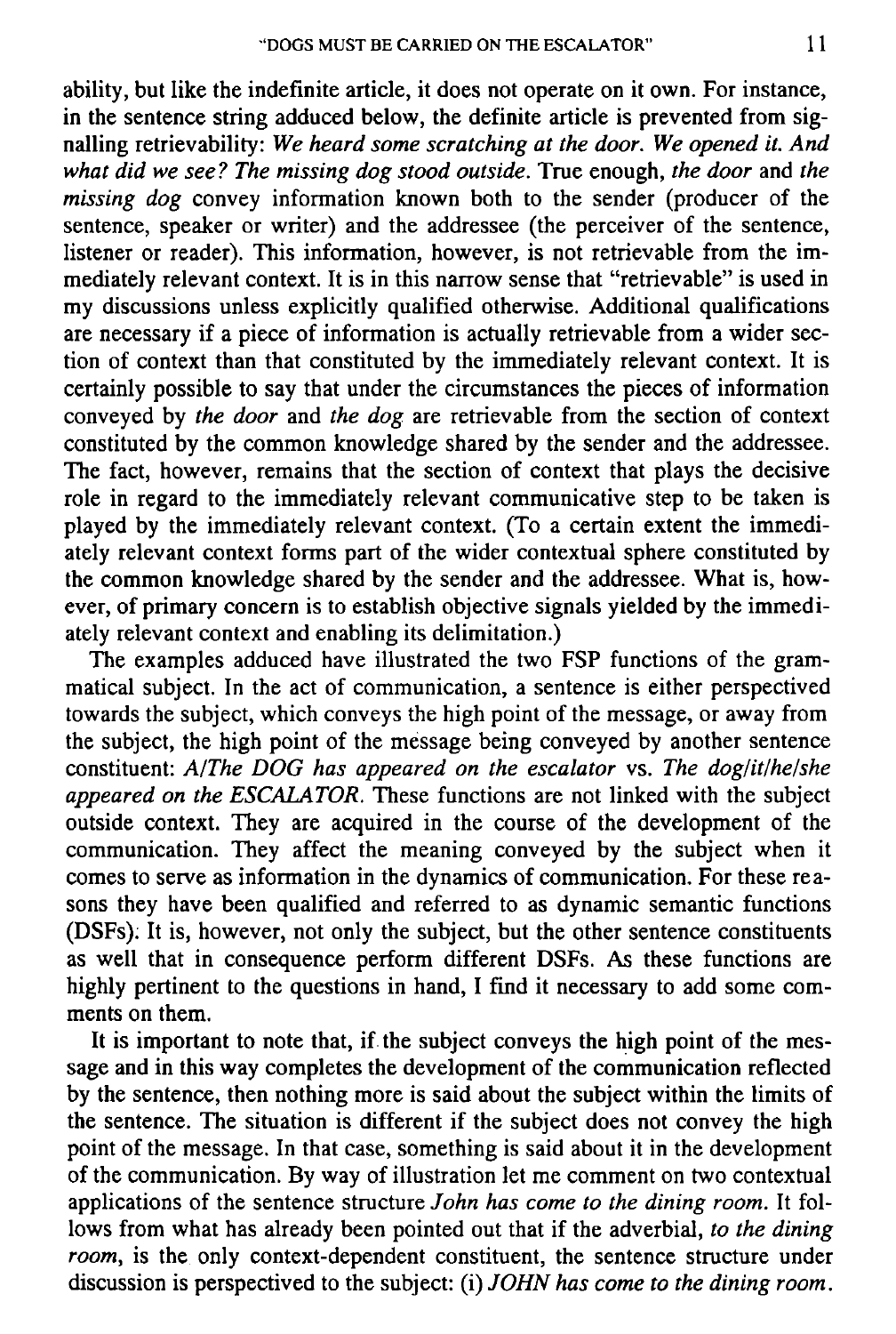If, however, the subject, *John,* is the only context-dependent constituent, the sentence structure is perspectived to the adverbial: (ii) *John has come to the DINING ROOM.* In regard to the dynamics of the communication, the different perspectives modify the meanings, which have come to serve as information, accordingly. The constituents perform different DSFs.

Whereas in (i) *to the dining room* merely expresses background ("scenic") information, in (ii) it highlights the goal of John's movement to a particular place. In (i) it performs the DSF of expressing a Setting (Set); in (ii) it performs the DSF of expressing a Specification (Sp). Whereas in (i) *come* prepares the presentation of John as the person appearing on the scene, in (ii) it develops the communication by saying something about him. In (i) it performs the DSF of Presentation (Pr); in (ii) it performs the DSF of expressing a Quality (Q). "Quality" is to be understood here in a wide sense of the word, meaning anything that is ascribed to a subject that does not convey the high point of the message. Finally, whereas in (i) *John* expresses a person to be presented on the scene, in (ii) it expresses a person about whom something is going to be said. In (i) it performs the DFS of expressing the Phenomenon to be presented (Ph); in (ii) it performs the DSF of expressing a Bearer of quality  $(B)$ . (For a detailed discussion of DSFs, see Firbas 1992.66-87.)

It has already been pointed out that the semantic content or feature of appearing or existing on the scene can operate as an effective signal in perspectiving a sentence. The extent to which it can do so, however, depends on the interplay of the signals in which it participates. The operation of *come* in the two applications—(i) and (ii)—will illustrate. In (i) the feature of appearing on the scene, conveyed by *come,* effectively participates in perspectiving the sentence towards the subject, *John.* It enables *come* to perform the Pr-function. In (ii) it recedes to the background, and the semantic feature of motion, equally present in the semantic content of *come,* is foregrounded. The goal of a motion represents an essential amplification of the meaning of the verb. If the information of the goal is context-independent, it contributes more to the development of the communication than the information of the motion. Under the changed contextual conditions producing application (ii), *come* has been enabled to perform the Q-function.

The preceding discussion has illustrated that verbs capable of expressing explicitly or with sufficient implicitness appearance or existence on the scene can effectively perform the Pr-function if induced to do so by the interplay of the FSP factors. Under different contextual conditions, however, they can be induced by this interplay to perform the Q-function. The presence of the semantic feature of appearance or existence in the semantic content of the verb is not obliterated thereby. This feature is an inherent characteristic of the semantic content of the verb. It is the modificatory power of the FSP factors that ultimately determines to what extent the feature can assert itself in FSP. As an FSP signal, the semantic feature of appearance or existence on the scene does not operate on its own irrespective of other FSP signals. In contrast with verbs expressing appearance or existence explicitly or with sufficient implicitness, there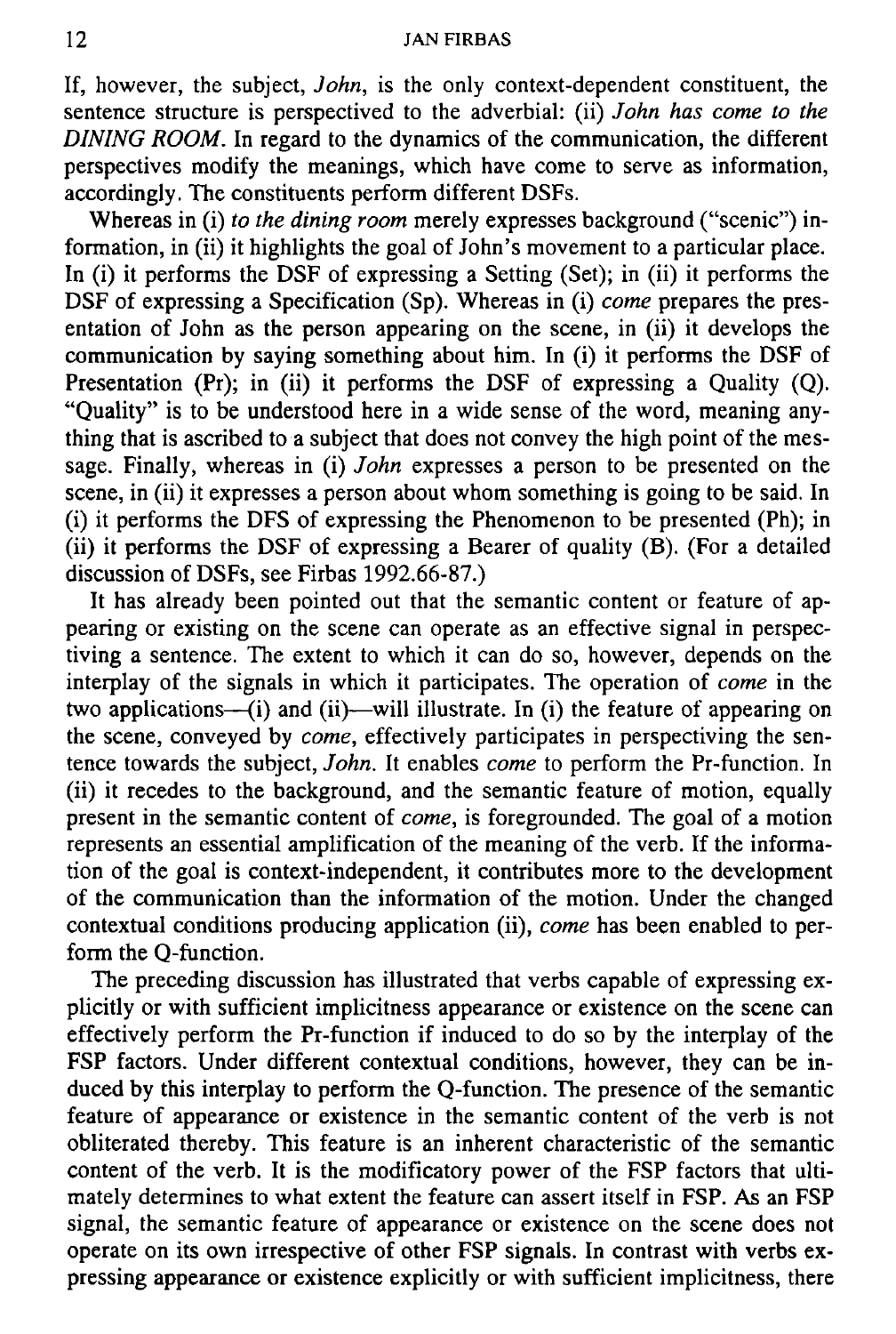are verbs that do not express this semantic feature with sufficient implicitness or do not express it at all. Such verbs are therefore capable of effectively performing the Q-function. Analyses of texts, however, have shown that they are not excluded from performing the Pr-function. I shall be able to demonstrate this further below when dealing with the anxious man's interpretation of the notice. It follows that the Pr-function is not exclusively performed by verbs of existence or appearance. Neither is the Q-function exclusively performed by verbs not displaying the semantic feature of appearance or existence on the scene. The absence or presence of this feature is a semantic signal, which does not operate on its own in the interplay of signals yielded by the interplay of FSP factors. It must be borne in mind that this interplay permits one and the same sentence structure to appear in different functional perspectives.

I am now in a position to decide whether the notice *Dogs must be carried on the escalator* is to be perspectived to *Dogs* or *carried.* As has been pointed out, the notice, appealing to the public using the escalator, has general validity. The context-dependent adverbial *on the escalator* serves as a Setting. Neither *dog* nor *carried* conveys information that is retrievable from the immediately relevant context. The context-independent *carried* is not a verb that expresses appearance or existence explicitly or with sufficient implicitness. Nothing prevents it from performing the Q-function on this account. It does not participate in perspectiving the sentence towards the subject, but away from it. In regard to the further development of the communication it says something about the dogs. In consequence, *Dogs* performs the B-function and the notice is perspectived to *carried.* 

## **II**

The interpretation offered by the cartoon is a different one. Its comment runs: "Getting caught on the escalator without a dog". It reflects the man's interpretation who finds himself on the escalator without a dog. He has evidently read the notice, for the anxiety he shows stems from the awareness of an obligation decreed by the *must* of the notice and enforced by the menacing frown of the policeman on duty. The anxious man and the composer of the notice, however, are not on the same wave length regarding the signals determining the functional perspective of the notice. Like the composer of the notice, the anxious man co nsiders *escalator* to convey context-dependent information. He does not, however, fully appreciate the general character of the notice. The immediately relevant context in which he puts the message is not exactly the same as that observed by the composer of the notice. He is strongly influenced by the very situation he finds himself in. He is struck by the presence of the number of dogs on the escalator. He is worried by the fact that while each of the other users of the escalator carries a dog, he carries none. The presence or absence of a dog or dogs on the escalator plays a decisive role in his interpretation. It plays a role not accorded to it by the contextual conditions under which the notice has been composed. The contrast of the presence and absence of dogs on the escalator so strongly suggested to him by the actual situation, taken by him for the immedi-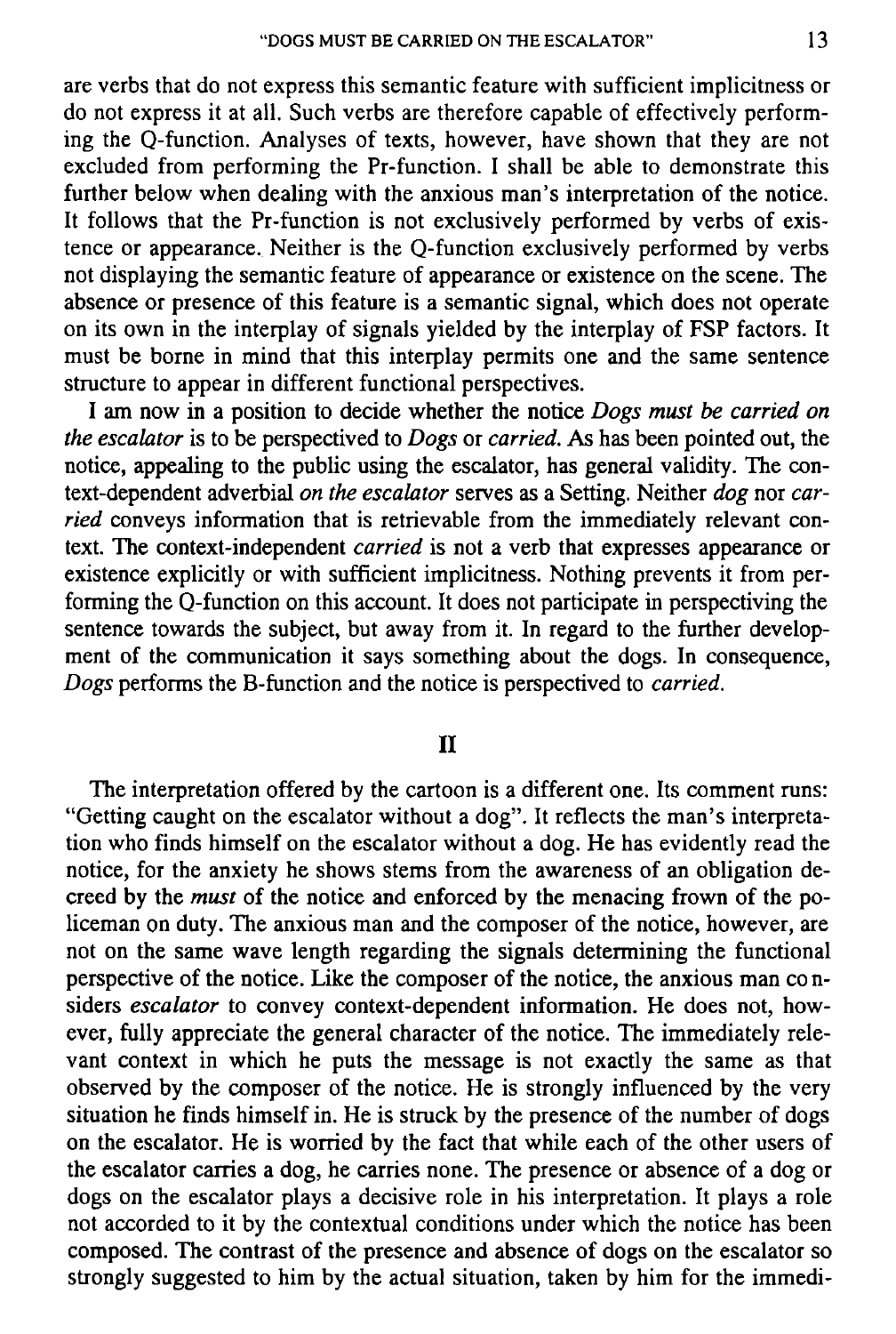#### **14 JAN FIRBAS**

ately relevant situational context, induces him to perspective the notice to the subject, *dogs.* Under these circumstances, the verb, *carry,* does not perform the Q-function, but the Pr-function; the subject, *dogs,* in its turn, does not perform the B, but the Ph-function, expressing the Phenomenon to be presented. In this way, *carry,* which—statically speaking—does not convey appearance or existence on the scene—has come to perform the Pr-function in the dynamics of the communication. In the end, the notion of "appearance or existence on the scene", in fact, tips the scales in favour of the subject, *Dogs.* Perspectiving the sentence structure *Dogs must be carried on the escalator* to *Dogs,* the anxious man offers a description and interpretation of the event as he experiences it.

What is the policeman's interpretation of the functional perspective of the notice? His menacing frown does not allay the man's fear of being taken to task or even fined. On the contrary, it confirms it. It follows that the policeman's interpretation of functional perspective of the notice is the same as that of the anxious man. It must be remembered, however, that the frown has been put on the policeman's face by the cartoonist. Both the anxious man and the policeman in the cartoon perspective the notice to *Dogs.* 

Nevertheless, a policeman standing at his post near the escalator can be expected to view the matter differently. His view is certainly not that of the anxious man. Standing at his post, the policeman can see people coming up the escalator with or without dogs. There are certainly moments when none of those finding themselves on the escalator has a dog. This does not affect the validity of the notice. Interpreting it, the policeman goes by the signals observed by its composer. The notice is perspectived to *carried.* If anybody with a dog uses the escalator, the dog must be carried by them. As this interpretation tallies with that of the composer, who must be seen as a person in authority, it must be regarded as authoritative.

One of the questions posed in the introductory paragraph of the paper has not been answered yet. Could the notice be perspectived to *must!* The answer is in the negative. *Must* cannot convey the high point of the message because of the presence of context-independent constituents that take the development of the communication further than *must.* 

One of the chief concerns of the theory of FSP is to account for the different contextual applications of one and the same semantic and syntactic sentence structure. This term applies to a structure viewed out of context, in other words, to a structure that is regarded as decontextualized. If used in the act of communication in order to serve a particular communicative purpose, such a structure becomes a sentence. The communicative purpose it serves is revealed by its functional perspective. (Some regard such a decontextualized structure as a sentence, speaking of it as an utterance when it is employed to serve a definite communicative purpose.) The FSP theory has been investigating the contextual conditions and the signals determining the functional perspective. As for the language users, the contextual conditions and the signals yielded by the interplay of FSP factors are binding on them. An unequivocal use of the signals by the sender (producer of the sentence, speaker or writer) and a faithful apprecia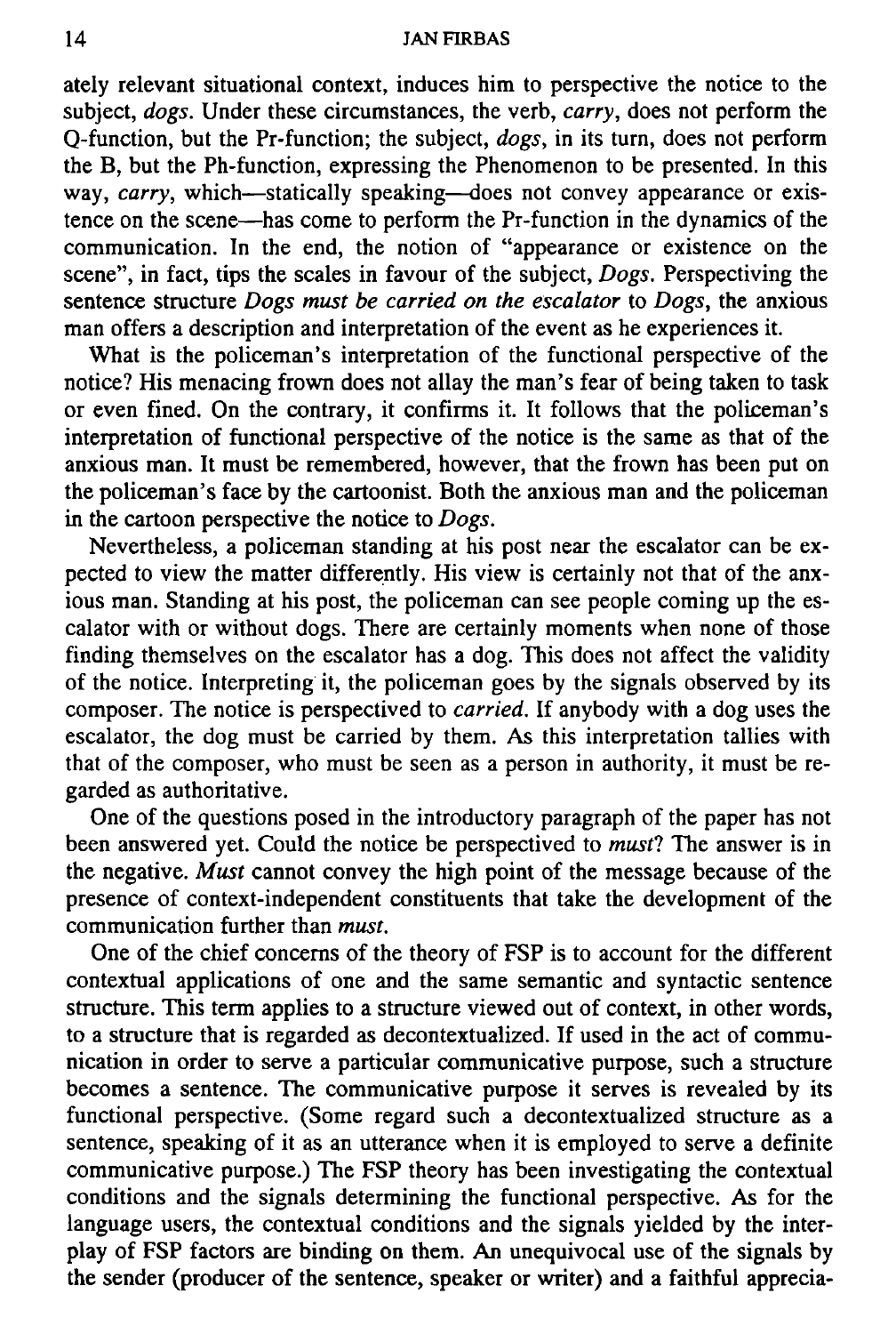tion of them by the addressee (the perceiver of the sentence, listener or reader) ensures successful communication. The binding character of the signals enable the language users constantly to exchange the sender's and the addressee's roles. Needless to say, inadequate handling of the signals on the part of the sender naturally fails to convey his/her communicative purpose adequately. In the light of what has just been said, it is possible to account for possible different interpretations of the functional perspective of a sentence as presented by different addressees. An unequivocal outcome of the interplay of the FSP factors only admits of one interpretation. An interpretation that does not take account of all the signals offered by such an unequivocal interplay is a misinterpretation. An equivocal outcome of the interplay of the FSP factors creates the phenomenon of potentiality and opens the door to two or more potential interpretations. (For a discussion of the phenomenon of potentiality, see Firbas 1992.108-10, 181-2, 183-6, 221-21.) An interpreter always, rightly or wrongly, goes by the signals yielded by the interplay of the FSP factors. A good knowledge of the operations of the FSP factors, reflected by the signals they yield, is a key to the discrimination between correct, faulty and potentially acceptable interpretations. Further enquiries may throw more light on the interplay of the factors, reflected by the interplay of the signals yielded by them, and reduce the number of types of potentiality. In any case, the likelihood of acceptance of two or more potential interpretations of the functional perspective of a sentence may not be the same. Tendencies operating in the system of language prefer some solutions to others to a greater or less extent.<sup>1</sup>

 $\mathbf{I}$ **Enquiries into FSP have shown that it is the immediately relevant context, verbal and situational, that plays a decisive role in determining the functional perspective of a sentence. What is known as part of the common knowledge shared by the sender (producer of the sentence, speaker or writer) and the addressee (the perceiver of the sentence, listener or reader) need not be known in regard to the immediately relevant communicative step to be taken. John may be a person well known both to the sender and to the addressee, but unless he is mentioned in the immediately relevant verbal context or unless as an object of immediate concern**  shared by the two of them he becomes part of the immediately relevant situational context, a **mention of him conveys new, unknown information. If, for instance, A opens the conversation by saying to B, /** *met John yesterday,* **or by asking B,** *Where is John?,* **the name** *John*  **conveys new, unknown information. Or, if, for instance, the English great vowel shift is discussed in an early chapter of a book on the history of English, its remention later on in the**  book in a sentence running Let us recall the great vowel shift conveys new, unknown infor**mation as well.** 

**This raises the problem of the delimitation of the immediately relevant context, verbal and situational, a section of the wide and complex phenomenon of context (cf. Firbas 1992. 22-3, 39-40; 1994 passim). Analyses of texts of modem English fiction prose (Firbas 1995) have come to the following conclusions. The moment a piece of information appears in the flow of written communication, it becomes retrievable. The stretch of text in the course of which it retains its retrievability without re-expression constitutes its retrievability span. Through examining the frequencies of the distances between the members of co-referential strings (strings of expressions having the same referent), the analyses have set the length of the retrievability span at six through eight sentences. The immediately relevant written context, then, is constituted by all the retrievability spans that are open (live) at the moment a sentence is to be produced and/or perceived. There is, of course, a borderline area between the immediately relevant context and the rest of context.**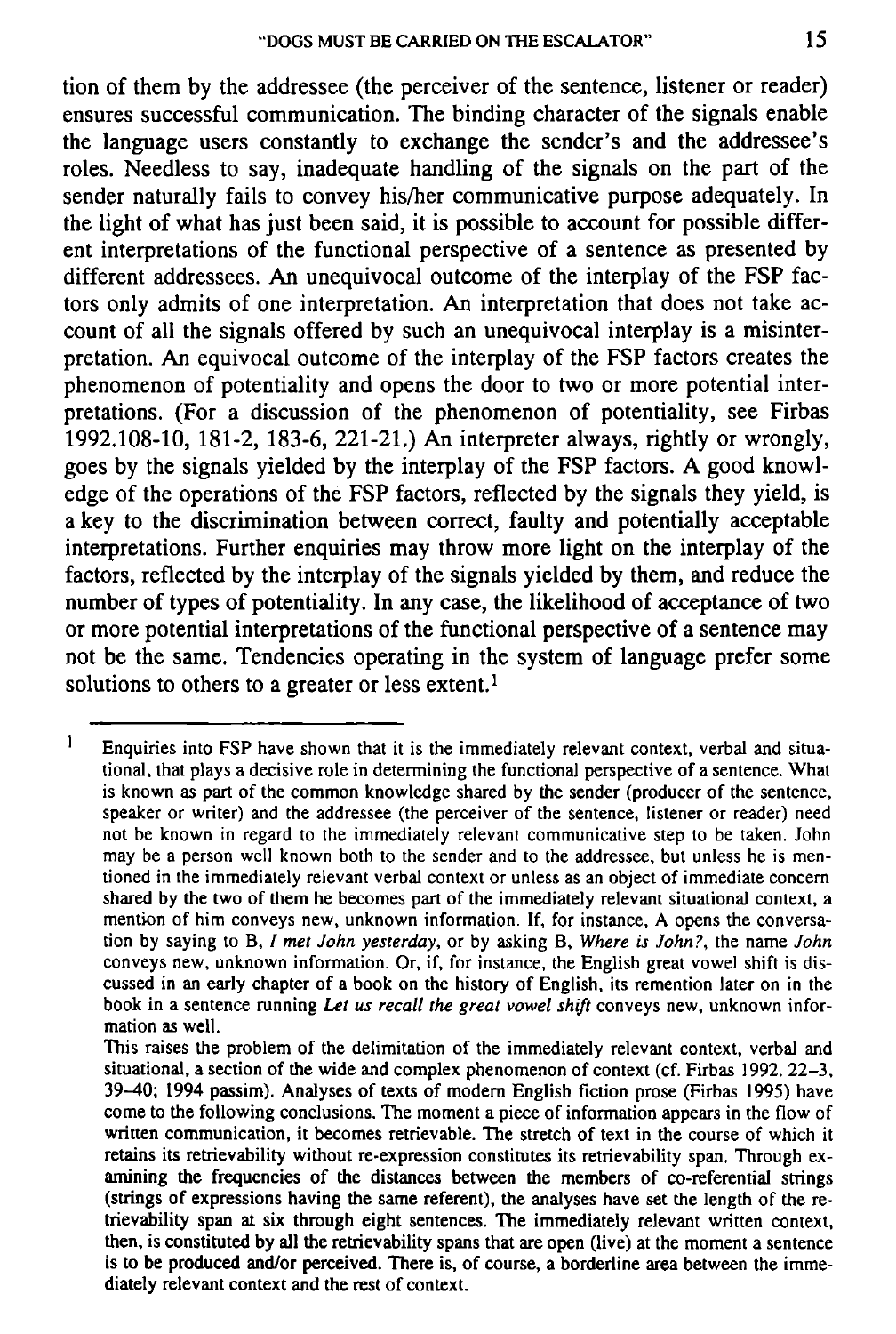The phenomenon of potentiality as presented above is conceived of in a narrow sense, being understood as based on all the signals available at the moment of production and/or perception of a sentence. It could be conceived of in a wider sense, being also based on signals inadequately chosen by an interpreter who simultaneously fails to take account of all the proper signals available. Distinguishing between these two types of potentiality, one can speak of genuine and non-genuine potentiality. To a certain extent, this is reminiscent of a distinction pointed out by Randolph Quirk between a perfect and an imperfect pun (1950-1). The latter would occur if one of two applications of an expression employed in producing the pun did not faithfully mirror all the relevant features of the other application. For instance, it can be claimed that the spoken words *They got married in the first place* mean either that first of all they got married or that they got married in the first place they had come across. The pun is imperfect, because two different intonations can distinguish the two meanings. In terms of FSP, the two different meanings can be traced back to two different DSFs of *in the first place.* In the first application of the sentence structure, *in the first place* serves as a Setting, in the second as a Specification. This distinction is duly signalled by intonation. Coming back to the sentence structure *Dogs must be carried on the escalator,* the cartoonist has produced an irresistibly stringing pun. The pun, however, is not a perfect one. Seen in the light of FSP, the interpretation of the anxious man represents a case of non-genuine potentiality. His interpretation and that of the composer of the notice are not based on the same contextual conditioning. This is duly reflected by intonation. The composer's contextual conditioning places the intonation centre (i.e. the most prominent prosodic feature) on *carried: Dogs must be CARRIED on the escalator.* The contextual conditioning chosen by the anxious man places it on *Dogs: DOGS must be carried on the escalator.<sup>2</sup>*

**As for the immediately relevant situational context, it is an equally narrow section of context. It is constituted by two groups of referents. One group contains phenomena whose first mention in a written or spoken text can be directly pronominalized without creating any ambiguity. For instance, the personal pronouns / and** *you,* **referring to the sender and the addressee, respectively, can appear in a text without antecedents. Their references are unambiguous. Other pronouns performing the same function are the indefinite pronouns E** *one,* **F** *on* **and G**  *man.* **The same meaning can be conveyed by** *they* **and** *people,* **for that matter. Expressions so**  used refer to phenomena permanently present in the immediately relevant context. Their list **can be expanded. It is, however, neither a long nor open one. It is a closed list. Another group is constituted by referents that have become objects of immediate common concern shared by the sender and the addressee. For instance, a waitress happens to drop a tray of drinks. The clatter of bottles and glasses falling and breaking attracts everybody's attention. Turning to B, A says, /** *hope she won't have to pay for all the things.* **Though not the only woman present, the waitress is the person referred to by the pronoun** *she.* **The common concern shared by the sender and the addressee is an absolutely essential characteristic. If the presence of the waitress is to serve as a signal yielded by the FSP contextual factor, it must be recognized as such by both interlocutors.** 

 $\overline{2}$ **For the interested reader who may not be well acquainted with the theory of FSP, let me add brief explanations of some essential concepts not employed in the preceding discussion. These brief explanations are to outline the wider framework within which the present case study has been presented. (For a fuller treatment, see Firbas 1992.)**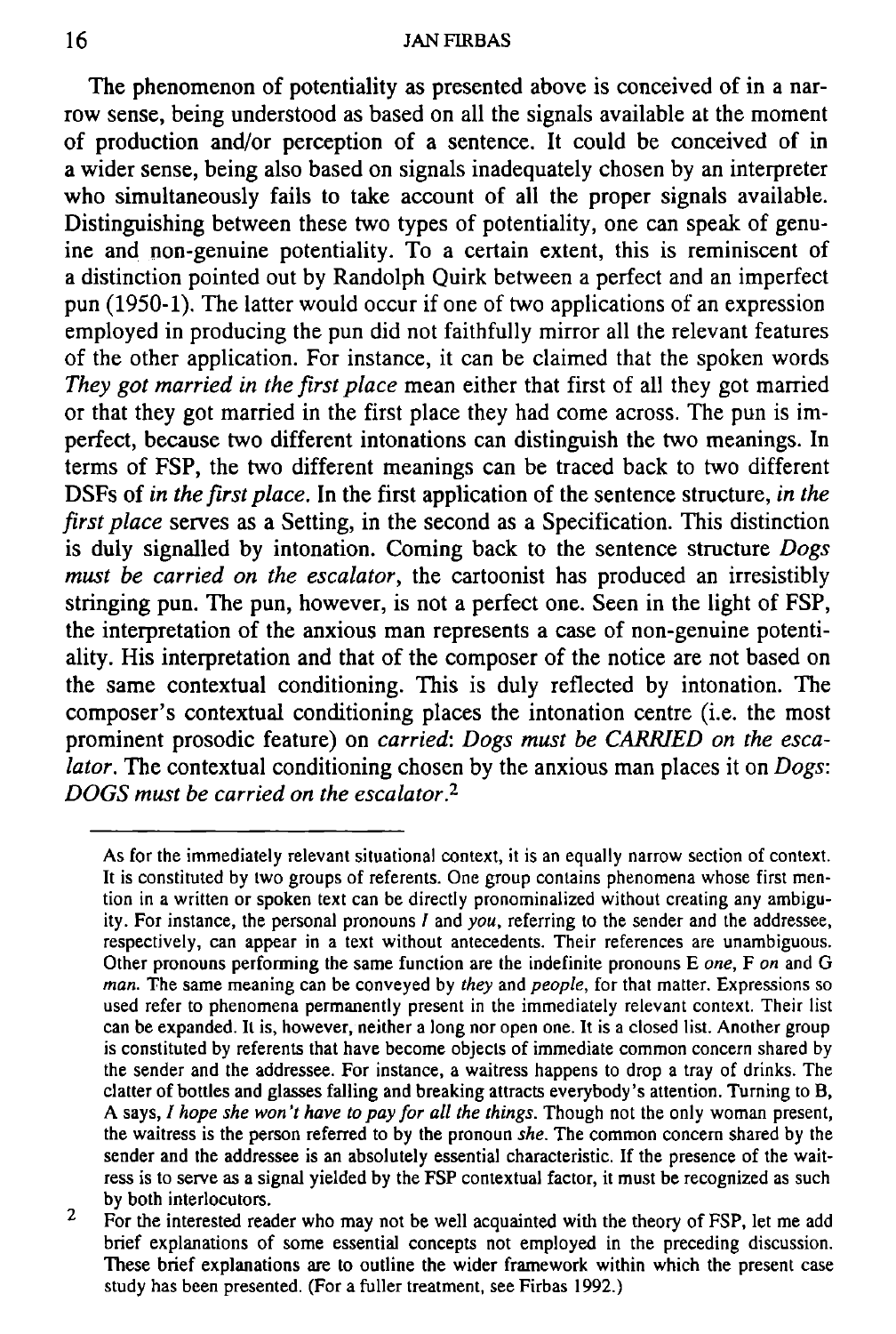**As has been demonstrated by the comments so far offered, linguistic elements differ in the extent to which they contribute to the development of the communication. In regard to the dynamics of the communication, they carry different degrees of communicative dynamism (CD). Communicative dynamism (CD) is an essential inherent property of communication. It manifests itself in constantly developing the communication and in aiming at the attainment of its communicative goal. By a degree of CD carried by a linguistic element of any rank**  I **understand the relative extent to which such an element contributes towards the further development of the communication (Firbas 1992.7-8). (The designation "element of any rank" indicates that "element" is used here in a wide sense of the word. For a discussion of the hierarchy of elements as carriers of CD, see Firbas 1992.16-20.) It is important to note that only** 

**such linguistic elements can participate in the development of the communication as convey some meaning. In other words, it is through their semantic contents that linguistic elements operate in the development of the communication.** 

**The distribution of degrees of CD is determined by the interplay of FSP factors, whose operation, as well as the operation of the signals they yield, has been described in the present paper. The distribution of degrees of CD implements the functional perspective of the sentence. Apart from other things, enquiries into the distribution of degrees of CD have thrown revealing light on the relationship between the grammatical subject and the verb in FSP. In the development of the communication as reflected by the sentence, the predicative verb, or rather its notional component, participates in perspectiving the sentence either towards the subject or away from it. The verb, or rather its notional component, shows a strong tendency to mediate between elements carrying lower degrees of CD on the one hand, and elements carrying higher degrees of CD on the other. In the development of the communication, the elements carrying the lower degrees of CD, perform different functions from those carrying the higher degrees of CD. As for the verb, or rather its notional component, it performs different functions in dependence on whether it participates in perspectiving the sentence towards or away from the subject. As these functions are not displayed outside context, but operate in the development (dynamics) of the communication, they are qualified as dynamic semantic functions (DSFs). They have already been dealt with in the present paper. Let me add that the constituents carrying lower degrees than the verb provide the foundation (the theme) upon which the core of the message (the non-theme) is built up. The theme is constituted by a context-independent or context-dependent B-element and/or a context-dependent or context-independent Set-element and/or any other element that is context-dependent. The number of Settings is not limited. The non-theme is constituted by a Pr-element, an AofQelement, a Q-element, a Sp-element or a F(urther)Sp(ecification)-element. The number of Specifications is not limited. (The dynamic semantic function of AofQ—Ascription of Quality—is performed by copulas; e.g.,** *John/He is a good boy.)* **When performing the Pr or Qfunction, the verb, or rather its notional component, functions in the non-theme. When it performs the mediatory function, it acts as transition within the non-theme. The rest of the nontheme serves as the rheme. The element that within the rheme conveys the high point of the message carries the highest degree of CD and serves as rheme proper.** 

**Under different contextual conditions, one and the same semantic and syntactic sentence structure displays different functional perspectives. The constituents perform different DSFs. This entails differences in the thematic and the non-thematic functions. Under the conditions observed by the composer of the message, the notice** *Dogs must be carried on the escalator* **is to be interpreted as follows. The context-dependent Setting** *on the escalator* **and the contextindependent Bearer of quality** *Dogs* **constitute the theme. The context-independent notional component of** *carried* **acts as a Quality element. It belongs to the non-theme. As carrier of the**  component of *carriea* acts as a Quanty element. It belongs to the non-theme. As carrier of the<br>bighest degree of CD, it conveys the high point of the message and serves as rheme proper. highest degree of CD, it conveys the high point of the message and serves as rheme proper. As to the verbal categorial exponents, implemented by the auxiliaries *must* and be and the ending *-ied*, they act as transition proper. (Let me point out in this connection that whereas the notional component of the verb shows a strong tendency to act as transition, its categorial exponents—especially though the exponents of tense and mood, or TMEs, for short—do so **between the theme and the non-theme; Firbas 1992,71-3, 89-93, 202.) The anxious man,**